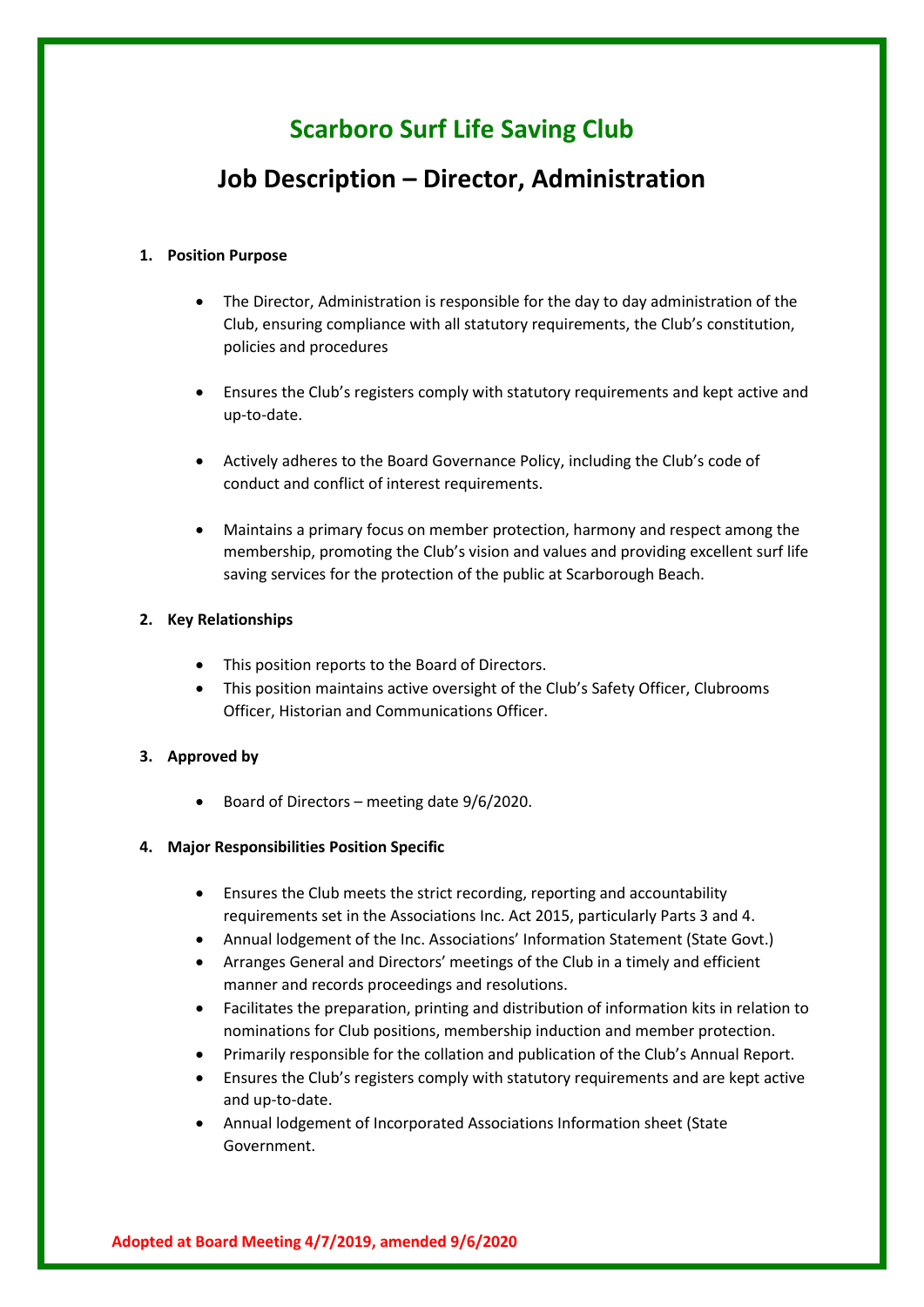- Manages Club employees to carry out their duty statements in an effective and efficient manner.
- Liaison point between Board of Directors and Constitution Review Committee.

# **5. Major Responsibilities Board Collective**

- Active oversight of the Club's Member Protection Policy.
- Developing, promoting and improving the Club's vision, values and strategic plan, consistent the Objects in the Club's constitution.
- Ensuring the Club's constitution and policies are followed and applied to the fullest extent possible and reviewed annually.
- Participates in the development and maintenance of the Club's risk management plan.
- Promotes positive social interaction between members, sponsors and key stakeholders.
- Ensures resources are available for the safety of the bathing public at Scarborough Beach.

# **6. Performance Goals**

- Annual Report published and accepted by the membership.
- Club registers maintained and up-to-date.
- Member protection achieved.
- Strategies and targets in the Club's strategic plan met with outcomes published in the Annual Report.
- Risk management plan developed and implemented with outcomes published in the Annual Report.
- Improved social fabric of the Club.
- No lives lost at Scarborough Beach during patrol hours.

#### **7. Mandatory Requirement**

- Working knowledge and understanding of the (State) *Associations Incorporation Act 2015* (particularly Part 5) and the *Associations Incorporation Regulations 2016* – and comply to the fullest extent possible.
- Be in possession of (or applying for) a current State Government Assessment Notice in the form of a Working with Children Check Card (which details name, date of birth, notice number and expiry date) issued under the *Working with Children (Criminal Record Checking) Act 2004*.
- Be in possession of (or applying for) a National Police Volunteer Certificate.

#### **8. Competencies**

- Excellent inter-personal and written communication skills.
- Excellent organisational and delegation skills.
- Good working knowledge of SLSA, SLSWA and Club policies and procedures, including understanding and awareness of member protection requirements.

#### **Adopted at Board Meeting 4/7/2019, amended 9/6/2020**